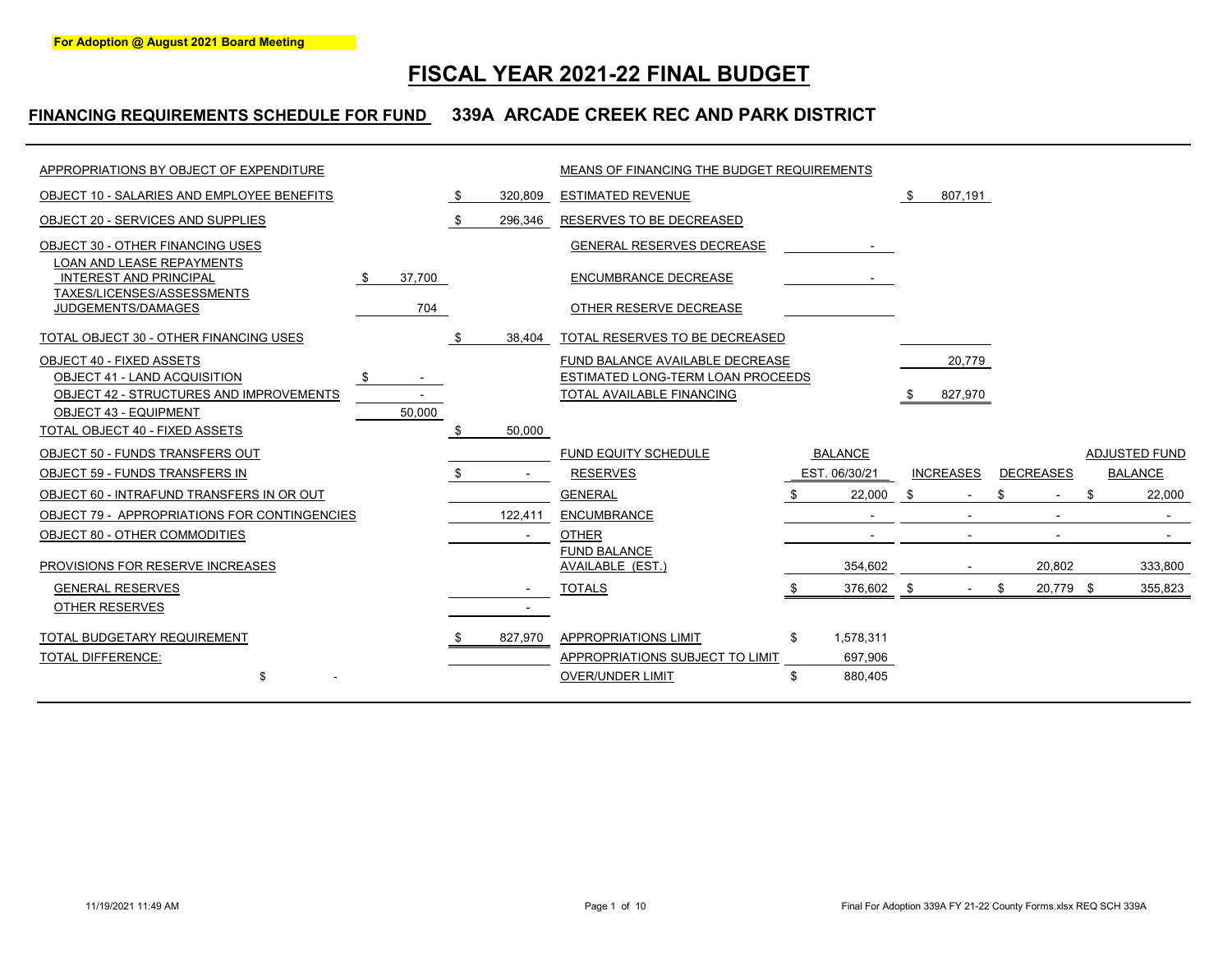| <b>FUND</b><br><b>CENTER</b> |          | <b>Description</b><br>339A Arcade Creek Recreation and Park District | <b>Final Revenue Final Revenue</b><br>FY 18-19<br><b>Received</b> | FY 19-20<br><b>Received</b> | Adopted<br><b>Budget</b><br>FY 20-21 | <b>Final Ending</b><br><b>Revenues</b><br>FY 20-21<br><b>Received</b> | <b>Final Adopted</b><br>FY 21-22<br><b>Proposed</b> |
|------------------------------|----------|----------------------------------------------------------------------|-------------------------------------------------------------------|-----------------------------|--------------------------------------|-----------------------------------------------------------------------|-----------------------------------------------------|
|                              |          |                                                                      |                                                                   |                             |                                      | As of 6/30/2021                                                       |                                                     |
| 9339339                      | 91910100 | PROP TAX CUR SEC                                                     | (548, 131.91)                                                     | (577, 387.00)               | (610,000.00)                         | (620, 829.73)                                                         | (656, 047.00)                                       |
| 9339339                      | 91910200 | PROP TAX CUR UNSEC                                                   | (20,057.37)                                                       | (21, 480.00)                | (21,000.00)                          | (22, 755.24)                                                          | (20,000.00)                                         |
| 9339339                      | 91910300 | PROP TAX CUR SUP                                                     | (15, 347.58)                                                      | (15,605.00)                 | (13,000.00)                          | (16, 264.77)                                                          | (14, 186.00)                                        |
| 9339339                      | 91910400 | PROPERTY TAX SECURED DELINQUENT                                      | (4, 133.29)                                                       | (4,048.00)                  | (4,300.00)                           | (5, 161.79)                                                           | (4,448.00)                                          |
| 9339339                      | 91910500 | PROPERTY TAX SUPPLEMENTAL DELINQUENT                                 | (814.78)                                                          | (870.00)                    | (800.00)                             | (796.27)                                                              | (800.00)                                            |
| 9339339                      | 91910600 | PROPERTY TAX UNITARY                                                 | (5,716.30)                                                        | (5,822.00)                  | (6, 100.00)                          | (5,888.66)                                                            | (6,000.00)                                          |
| 9339339                      | 91912000 | PROP TAX REDEMPTION                                                  | (23.10)                                                           | (30.00)                     | 0.00                                 | (44.50)                                                               | 0.00                                                |
| 9339339                      | 91913000 | PROP TAX PR UNSEC                                                    | (224.89)                                                          | (285.00)                    | (300.00)                             | (472.87)                                                              | (300.00)                                            |
| 9339339                      | 91914000 | PROP TAX PENALTIES                                                   | (106.37)                                                          | (99.00)                     | (100.00)                             | (174.38)                                                              | (100.00)                                            |
| 9339339                      | 91919600 | RDA RESIDUAL DISTRIBUTION                                            | (7,019.70)                                                        | (9,396.00)                  | 0.00                                 | (13,962.80)                                                           | (10,000.00)                                         |
| 9339339                      | 91919900 | <b>TAXES - OTHER</b>                                                 | 0.00                                                              | 0.00                        | (0.17)                               | (0.17)                                                                | 0.00                                                |
|                              |          | Object 91                                                            | (601, 575.29)                                                     | (635, 022.00)               | (655, 600.17)                        | (686, 351.18)                                                         | (711, 881.00)                                       |
| 9339339                      | 94941000 | <b>INTEREST INCOME</b>                                               | (4, 425.87)                                                       | (4,777.00)                  | (2,000.00)                           | (2,464.98)                                                            | (3,485.00)                                          |
| 9339339                      | 94942900 | BLDG RENTAL OTHER (Cell Tower 55,325.04 +Rentals)                    | (69, 677.19)                                                      | (68, 585.00)                | (60,000.00)                          | (59, 870.04)                                                          | (61, 325.00)                                        |
|                              |          | Object 94                                                            | (74, 103.06)                                                      | (73, 362.00)                | (62,000.00)                          | (62, 335.02)                                                          | (64, 810.00)                                        |
| 9339339                      | 95952200 | <b>HOME PROP TAX REL</b>                                             | (5.605.82)                                                        | (5,497.00)                  | (6,000.00)                           | (5,548.42)                                                            | (5,500.00)                                          |
| 9339339                      | 95952900 | IN LIEU FEES                                                         | (49,000.00)                                                       | 0.00                        | 0.00                                 | 0.00                                                                  | 0.00                                                |
| 9339339                      | 95953300 | <b>REDEV PASSTHRU</b>                                                | (5,912.46)                                                        | (7,088.00)                  | (4,000.00)                           | (8, 131.35)                                                           | (7,000.00)                                          |
| 9339339                      | 95956300 | <b>CONSTRUCTION ST</b>                                               | 0.00                                                              | 0.00                        | 0.00                                 | 0.00                                                                  | 0.00                                                |
| 9339339                      | 95956900 | STATE AID OTHER MISC PROGRAMS                                        | (92, 267.61)                                                      | (139, 170.00)               | 0.00                                 | 0.00                                                                  | 0.00                                                |
|                              |          | Object 95                                                            | (152, 785.89)                                                     | (151, 755.00)               | (10,000.00)                          | (13, 679.77)                                                          | (12,500.00)                                         |
| 9339339                      | 96964600 | <b>RECREATION SVC CHGS</b>                                           | (24, 984.89)                                                      | (24, 876)                   | 0.00                                 | 0.00                                                                  | 0.00                                                |
|                              |          | Object 96                                                            | (24, 984.89)                                                      | (24, 876)                   | 0.00                                 | 0                                                                     | 0.00                                                |
| 9339339                      | 97974000 | <b>INSURANCE PROCEEDS</b>                                            | (26, 727.17)                                                      | (2, 268)                    | (10,000.00)                          | (4,990.00)                                                            | (8,000.00)                                          |
| 9339339                      | 97979000 | MISCELLANEOUS OTHER REVENUES                                         | (13,692.65)                                                       | (5, 597)                    | (15,000.00)                          | (9, 174.13)                                                           | (10,000.00)                                         |
|                              |          | Object 97                                                            | (40, 419.82)                                                      | (7, 865)                    | (25,000.00)                          | (14, 164.13)                                                          | (18,000.00)                                         |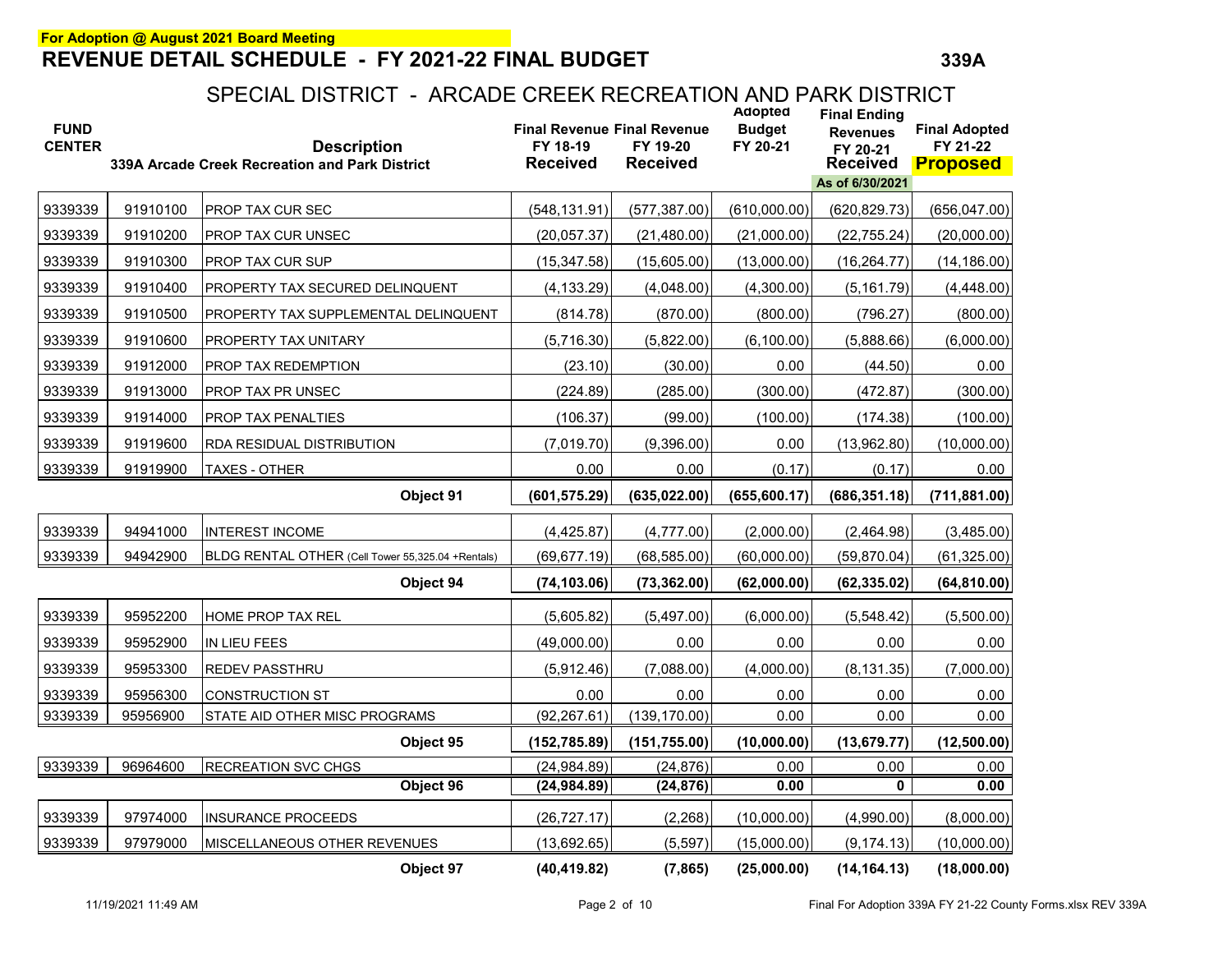| <b>FUND</b><br><b>CENTER</b> |          | <b>Description</b><br>339A Arcade Creek Recreation and Park District | FY 18-19<br><b>Received</b> | <b>Final Revenue Final Revenue</b><br>FY 19-20<br><b>Received</b> | Adopted<br><b>Budget</b><br>FY 20-21 | <b>Final Ending</b><br><b>Revenues</b><br>FY 20-21<br><b>Received</b> | <b>Final Adopted</b><br>FY 21-22<br><b>Proposed</b> |
|------------------------------|----------|----------------------------------------------------------------------|-----------------------------|-------------------------------------------------------------------|--------------------------------------|-----------------------------------------------------------------------|-----------------------------------------------------|
|                              |          |                                                                      |                             |                                                                   |                                      | As of 6/30/2021                                                       |                                                     |
| 9339339                      | 98986200 | IPROCEEDS FROM ASSET SALE-SPEC. DIST.                                |                             | (26, 670)                                                         | 0.00                                 | 0.00                                                                  | 0.00                                                |
|                              |          | Object 98                                                            | 0                           | (26, 670)                                                         | Ω                                    | 0                                                                     | 0                                                   |
|                              |          | <b>FUND CENTER 9339339</b>                                           | (893, 869)                  | (919, 550)                                                        | (752,600)                            | (776, 530)                                                            | (807, 191)                                          |
|                              |          | <b>FUND TOTAL 339A</b>                                               | (893, 869)                  | (919, 550)                                                        | (752,600)                            | (776, 530)                                                            | (807, 191.00)                                       |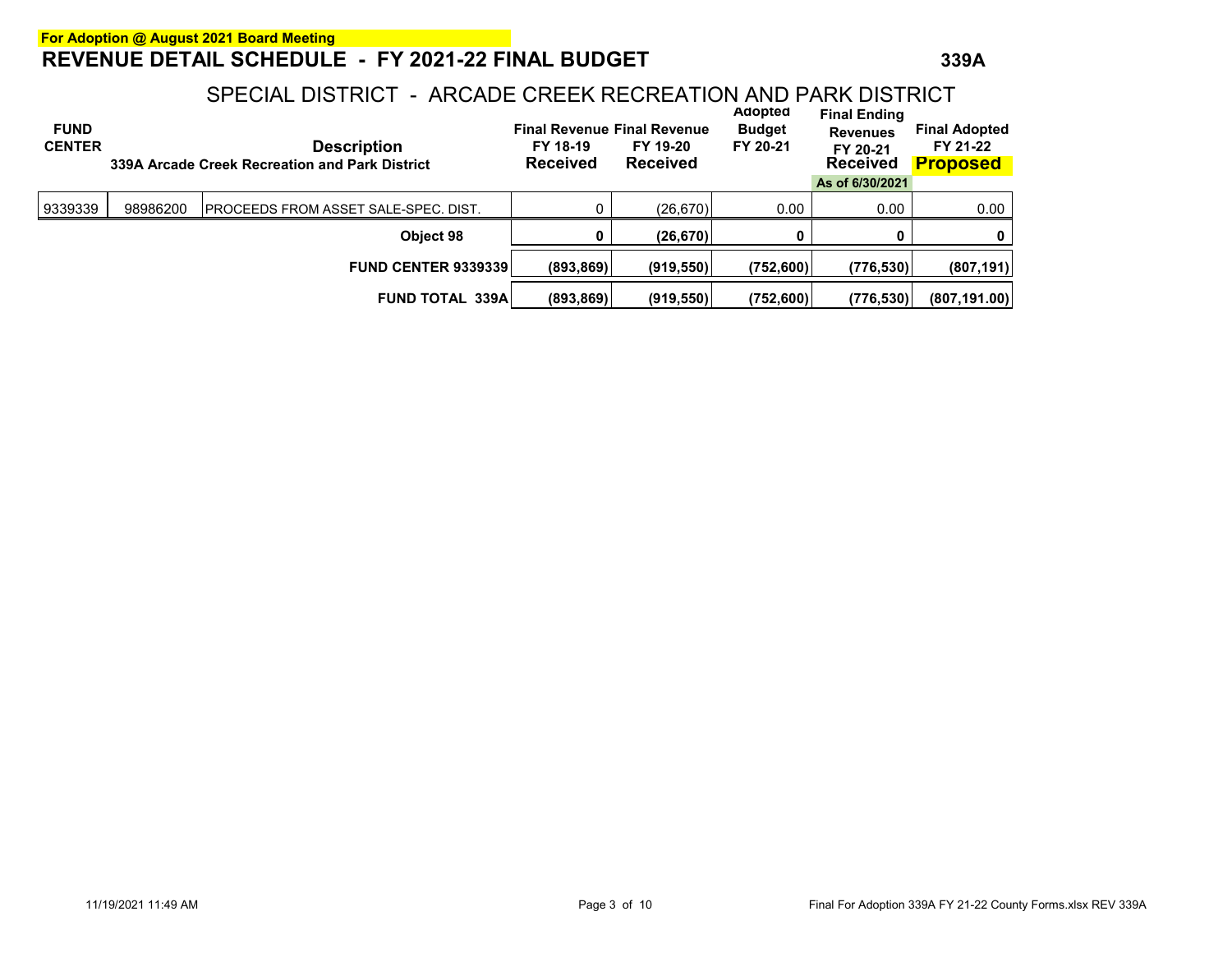| <b>Fund</b><br><b>Center</b> | <b>Commitment</b><br><b>Item</b> | <b>Description</b>                             | <b>Final</b><br><b>Expenses</b><br>FY 18-19 | <b>Final Expense</b><br>FY 19-20 | Adopted<br><b>Budget</b><br>FY 20-21 | Final<br><b>Expenses FY</b><br>$20 - 21$ | Adopted<br><b>Budget</b><br>FY 21-22 |
|------------------------------|----------------------------------|------------------------------------------------|---------------------------------------------|----------------------------------|--------------------------------------|------------------------------------------|--------------------------------------|
|                              |                                  | 339A Arcade Creek Recreation and Park District | <b>Expended</b>                             | <b>Expended</b>                  |                                      | <b>Expended</b>                          | <b>Proposed</b>                      |
| 9339339                      | 10111000                         | SALARIES & WAGES - REGULAR EMPLOYEES           | 329,141.99                                  | 291,459.00                       | 205,821.00                           | 178,284.38                               | 216,176.00                           |
| 9339339                      | 10112400                         | SALARIES & WAGES - COMMISSION & CO             | 3,100.00                                    | 3,050.00                         | 3,500.00                             | 3,650.00                                 | 3,500.00                             |
| 9339339                      | 10113200                         | OVER-TIME WAGES (if needed)                    | 1,259.64                                    | 2,896.00                         | 2,500.00                             | 3,651.76                                 | 3,500.00                             |
|                              | 10115200                         | <b>TERMINAL PAY</b>                            |                                             |                                  |                                      | 1,978.26                                 | 0.00                                 |
| 9339339                      | 10121000                         | RETIREMENT - EMPLOYER COST                     | 32,017.19                                   | 36,801.00                        | 38,091.00                            | 36,404.76                                | 41,105.00                            |
| 9339339                      | 10122000                         | OASDHI - EMPLOYER COST                         | 25,003.11                                   | 22,714.00                        | 16,347.00                            | 14,319.14                                | 17,073.00                            |
| 9339339                      | 10123000                         | GROUP INS - EMPLOYER COST                      | 36,017.67                                   | 37,547.00                        | 30,435.00                            | 29,004.47                                | 32,064.00                            |
| 9339339                      | 10124000                         | WORKERS COMP INS - EMPLOYER COST               | 22,149.00                                   | 19,308.00                        | 7,243.00                             | 6,699.79                                 | 4,865.00                             |
| 9339339                      | 10125000                         | SUI INS - EMPLOYER COST                        | 2,409.58                                    | 1,460.00                         | 700.00                               | 439.55                                   | 1,000.00                             |
| 9339339                      | 10128000                         | <b>HEALTH CARE - RETIREES</b>                  | 453.43                                      | 547.00                           | 1,282.00                             | 763.05                                   | 1,526.00                             |
| 9339339                      | 10140000                         | COST REDUCTION FACTOR (UAL FUND)               | 0.00                                        | 28,000.00                        | 266,273.00                           | 273,118.00                               | 0.00                                 |
|                              |                                  | Object 10                                      | 451,551.61                                  | 443,782.00                       | 572,192.00                           | 548,313.16                               | 320,809.00                           |
| 9339339                      | 20200500                         | ADVERTISING/LEGAL NOTICES                      | 283.76                                      | 279.00                           | 500.00                               | 489.79                                   | 300.00                               |
| 9339339                      | 20202400                         | <b>BOOKS/PERIODICAL SUPPLY</b>                 | 0.00                                        | 0                                | 0.00                                 | 0.00                                     | 0.00                                 |
| 9339339                      | 20202900                         | <b>BUSINESS/CONFERENCE EXPENSE</b>             | 3,214.90                                    | 2,039.00                         | 2,200.00                             | 179.78                                   | 2,000.00                             |
| 9339339                      | 20203100                         | <b>BUSINESS TRAVEL</b>                         | 0.00                                        | 0.00                             | 0.00                                 | 0.00                                     | 0.00                                 |
| 9339339                      | 20203600                         | EDUCATION & TRAINING SUPPLIES                  | 0.00                                        | 0.00                             | 0.00                                 | 0.00                                     | 15,000.00                            |
| 9339339                      | 20203800                         | <b>EMPLOYEE RECOGNITION</b>                    | 0.00                                        | 0.00                             | 0.00                                 | 0.00                                     | 0.00                                 |
| 9339339                      | 20205100                         | <b>INSURANCE - LIABILITY</b>                   | 34,677.00                                   | 43,794.00                        | 51,540.00                            | 51,540.00                                | 63,668.00                            |
| 9339339                      | 20206100                         | <b>MEMBERSHIP DUES</b>                         | 1,995.00                                    | 1,670.00                         | 2,000.00                             | 2,000.00                                 | 2,000.00                             |
| 9339339                      | 20207600                         | OFFICE SUPPLIES                                | 779.95                                      | 444.00                           | 800.00                               | 402.70                                   | 1,200.00                             |
| 9339339                      | 20207602                         | <b>SIGNS</b>                                   | 5,456.93                                    | 2,403.00                         | 1,000.00                             | 0.00                                     | 1,000.00                             |
| 9339339                      | 20207603                         | <b>KEYS</b>                                    | 16.16                                       | 28.00                            | 500.00                               | 0.00                                     | 250.00                               |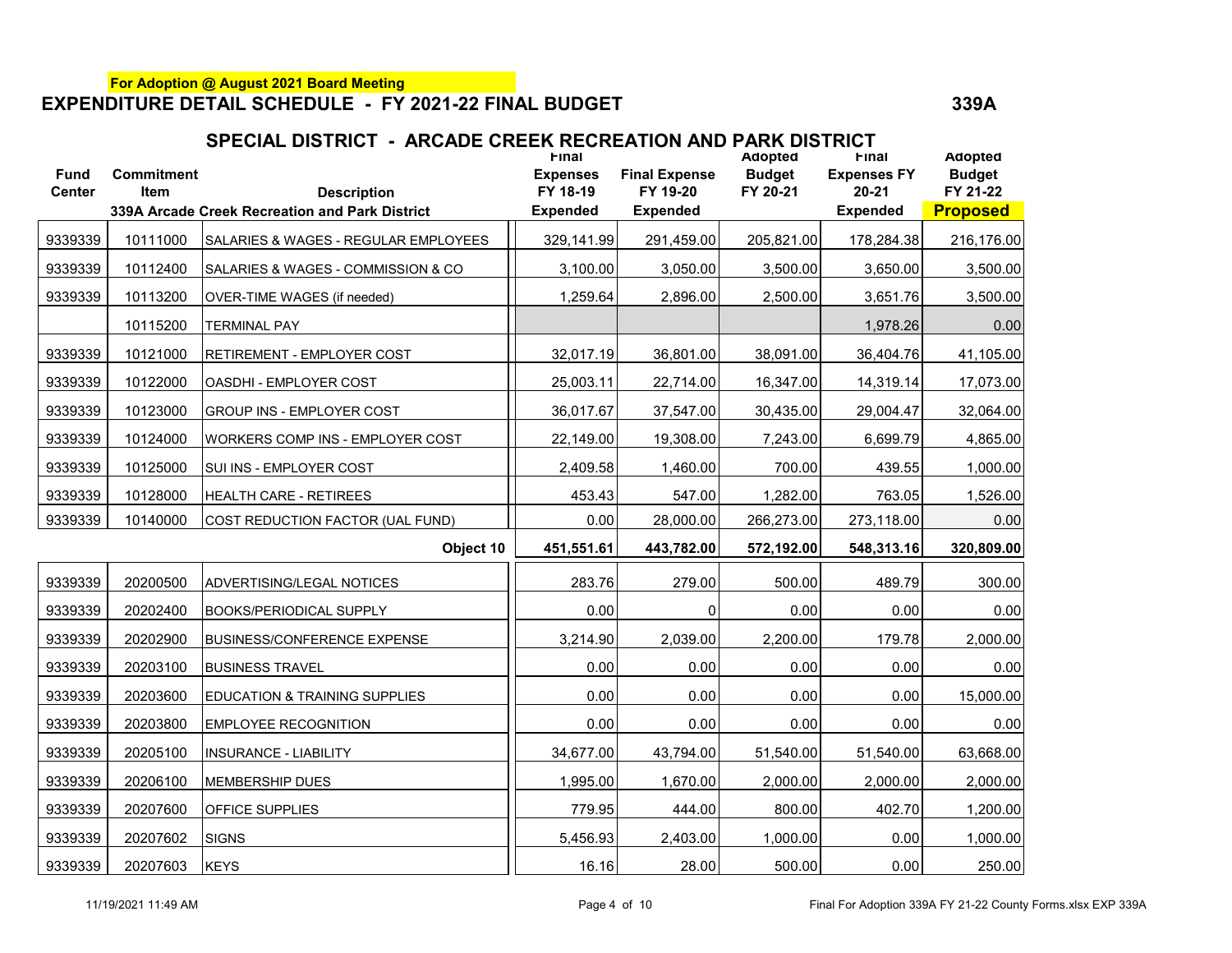| SPECIAL DISTRICT - ARCADE CREEK RECREATION AND PARK DISTRICT |  |
|--------------------------------------------------------------|--|
|                                                              |  |

| <b>Fund</b><br><b>Center</b> | <b>Commitment</b><br><b>Item</b> | <b>Description</b><br>339A Arcade Creek Recreation and Park District | <b>Final</b><br><b>Expenses</b><br>FY 18-19<br><b>Expended</b> | <b>Final Expense</b><br>FY 19-20<br><b>Expended</b> | Adopted<br><b>Budget</b><br>FY 20-21 | <b>Final</b><br><b>Expenses FY</b><br>$20 - 21$<br><b>Expended</b> | <b>Adopted</b><br><b>Budget</b><br>FY 21-22<br><b>Proposed</b> |
|------------------------------|----------------------------------|----------------------------------------------------------------------|----------------------------------------------------------------|-----------------------------------------------------|--------------------------------------|--------------------------------------------------------------------|----------------------------------------------------------------|
| 9339339                      |                                  |                                                                      | 0.00                                                           | 0.00                                                | 148.00                               |                                                                    |                                                                |
|                              | 20208100                         | POSTAL SERVICES (PO Box)                                             |                                                                |                                                     |                                      | 148.00                                                             | 188.00                                                         |
| 9339339                      | 20208102                         | <b>STAMPS</b>                                                        | 100.00                                                         | 191.00                                              | 150.00                               | 82.16                                                              | 150.00                                                         |
| 9339339                      | 20208500                         | PRINTING SERVICES                                                    | 15.00                                                          | 0.00                                                | 3,500.00                             | 0.00                                                               | 0.00                                                           |
| 9339339                      | 20210300                         | AGRICULTURE/HORTICULTURE SERVICE                                     | 0.00                                                           | 1,375.00                                            | 10,000.00                            | 3,200.00                                                           | 20,000.00                                                      |
| 9339339                      | 20210400                         | AGRICULTURE/HORTICULTURE SUPPLIES                                    | 366.37                                                         | 244.00                                              | 2,500.00                             | 216.58                                                             | 500.00                                                         |
| 9339339                      | 20211100                         | <b>BUILDING MAINTENANCE SERVICE</b>                                  | 5,464.20                                                       | 1,747.00                                            | 2,200.00                             | 1,475.00                                                           | 2,200.00                                                       |
| 9339339                      | 20211200                         | <b>BUILDING MAINTENANCE SUPPLIES</b>                                 | 0.00                                                           | 0.00                                                | 0.00                                 | 145.40                                                             | 0.00                                                           |
| 9339339                      | 20212200                         | <b>CHEMICAL SUPPLIES</b>                                             | 0.00                                                           | 0.00                                                | 0.00                                 | 0.00                                                               | 0.00                                                           |
| 9339339                      | 20213100                         | <b>ELECT MAINT SVC</b>                                               | 1,271.75                                                       | 2,598.00                                            | 1,000.00                             | 0.00                                                               | 2,500.00                                                       |
| 9339339                      | 20213200                         | ELECT MAINT SUPPLIES                                                 | 142.46                                                         | 0.00                                                | 200.00                               | 0.00                                                               | 200.00                                                         |
| 9339339                      | 20214100                         | LAND IMPROVEMENT MAINTENANCE SER                                     | 0.00                                                           | 1,705.00                                            | 4,000.00                             | 7,596.22                                                           | 4,000.00                                                       |
| 9339339                      | 20214200                         | LAND IMPROVEMENT MAINTENANCE SUP                                     | 11,110.17                                                      | 2,583.00                                            | 2,000.00                             | 2,588.61                                                           | 5,000.00                                                       |
| 9339339                      | 20215100                         | MECHANICAL SYSTEMS MAINTENANCE S                                     | 2,353.00                                                       | 1,091.00                                            | 1,500.00                             | 1,109.00                                                           | 1,500.00                                                       |
| 9339339                      | 20215200                         | MECHANICAL SYSTEMS MAINTENANCE S                                     | 0.00                                                           | 0.00                                                | 0.00                                 | 0.00                                                               |                                                                |
| 9339339                      | 20216200                         | PAINTING SUPPLIES                                                    | 226.26                                                         | 129.00                                              | 500.00                               | 679.87                                                             | 500.00                                                         |
| 9339339                      | 20216700                         | PLUMBING MAINTENANCE SERVICES                                        | 821.00                                                         | 150.00                                              | 1,000.00                             | 0.00                                                               | 1,000.00                                                       |
| 9339339                      | 20216800                         | PLUMBING MAINTENANCE SUPPLIES                                        | 59.26                                                          | 0.00                                                | 500.00                               | 0.00                                                               | 500.00                                                         |
| 9339339                      | 20218500                         | <b>PERMIT FEES</b>                                                   | 0.00                                                           | 0.00                                                | 0.00                                 | 0.00                                                               |                                                                |
| 9339339                      | 20219100                         | <b>ELECTRICITY</b>                                                   | 14,663.40                                                      | 15,303.00                                           | 17,500.00                            | 14,476.79                                                          | 17,500.00                                                      |
| 9339339                      | 20219200                         | NATURAL GAS/LPG/FUEL OIL                                             | 2,407.07                                                       | 1,978.00                                            | 2,500.00                             | 2,079.39                                                           | 2,500.00                                                       |
| 9339339                      | 20219300                         | REFUSE DISPOSAL                                                      | 3,596.26                                                       | 3,425.00                                            | 4,000.00                             | 2,360.78                                                           | 4,000.00                                                       |
| 9339339                      | 20219500                         | SEWAGE DISP SVC                                                      | 2,464.87                                                       | 2,282.00                                            | 3,000.00                             | 821.36                                                             | 3,000.00                                                       |
| 9339339                      | 20219700                         | <b>TELEPHONE SERVICE</b>                                             | 0.00                                                           | 0.00                                                | 0.00                                 | 0.00                                                               |                                                                |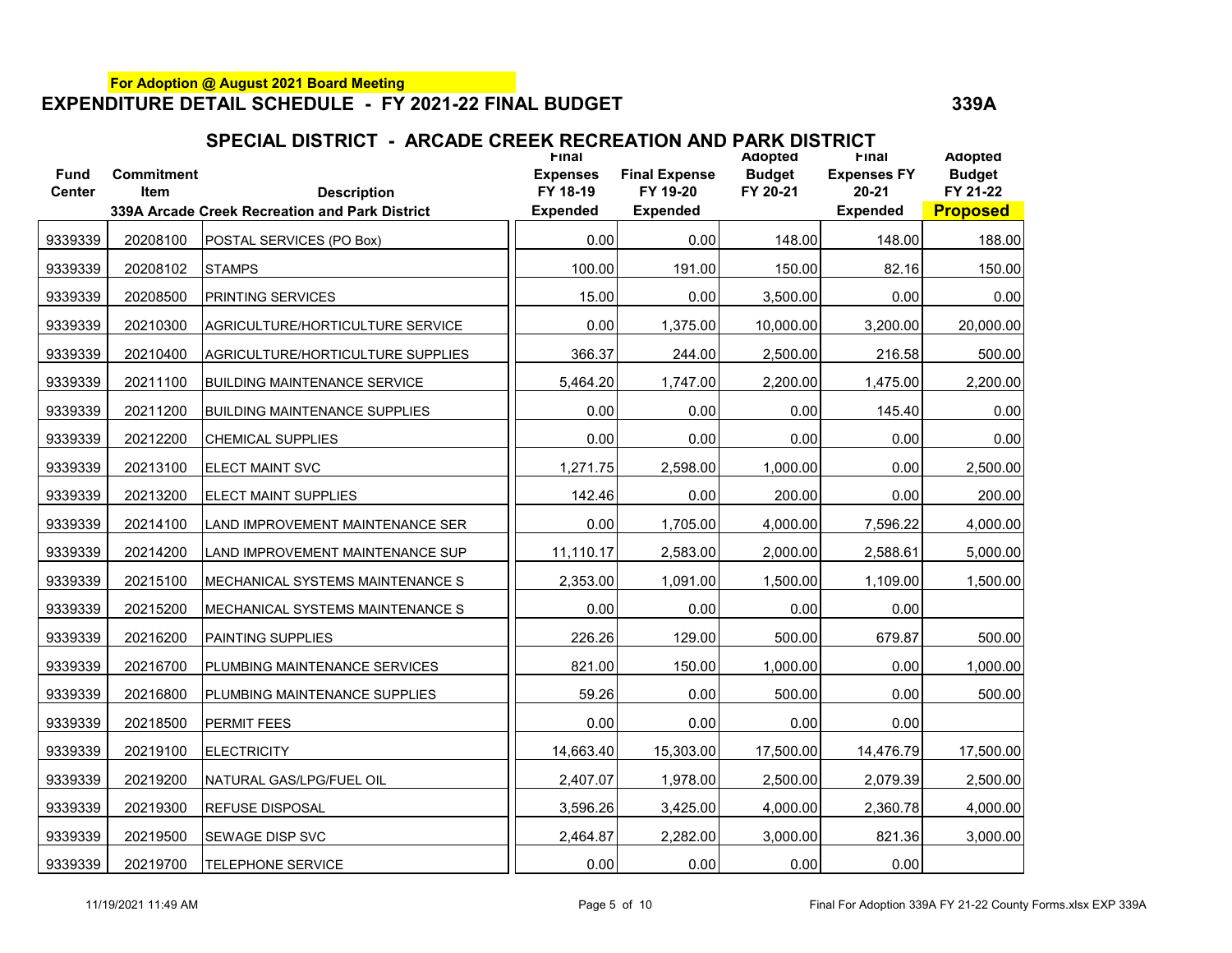| <b>Fund</b><br><b>Center</b> | <b>Commitment</b><br><b>Item</b> | <b>Description</b>                             | <b>Final</b><br><b>Expenses</b><br>FY 18-19 | <b>Final Expense</b><br>FY 19-20 | Adopted<br><b>Budget</b><br>FY 20-21 | <b>Final</b><br><b>Expenses FY</b><br>$20 - 21$ | Adopted<br><b>Budget</b><br>FY 21-22 |
|------------------------------|----------------------------------|------------------------------------------------|---------------------------------------------|----------------------------------|--------------------------------------|-------------------------------------------------|--------------------------------------|
|                              |                                  | 339A Arcade Creek Recreation and Park District | <b>Expended</b>                             | <b>Expended</b>                  |                                      | <b>Expended</b>                                 | <b>Proposed</b>                      |
| 9339339                      | 20219800                         | <b>WATER</b>                                   | 26,064.16                                   | 28,603.00                        | 30,000.00                            | 28,587.59                                       | 30,000.00                            |
| 9339339                      | 20220500                         | <b>AUTOMOTIVE MAINTENANCE SERVICE</b>          | 1,341.97                                    | 3,429.00                         | 2,000.00                             | 761.68                                          | 2,000.00                             |
| 9339339                      | 20220600                         | AUTOMOTIVE MAINTENANCE SUPPLIES                | 90.32                                       | 237.00                           | 300.00                               | 503.32                                          | 300.00                               |
| 9339339                      | 20221100                         | CONSTRUCTION EQUIPMENT MAINTENANCE             | 2,868.68                                    | 3,048.00                         | 4,000.00                             | 4,626.00                                        | 4,000.00                             |
| 9339339                      | 20221200                         | CONTRUCTION EQUIPMENT MAINTENANCE              | 6,366.08                                    | 2,449.00                         | 3,000.00                             | 5,874.11                                        | 3,000.00                             |
| 9339339                      | 20222600                         | <b>EXPENDABLE TOOLS</b>                        | 1,399.03                                    | 852.00                           | 1,200.00                             | 1,318.10                                        | 500.00                               |
| 9339339                      | 20223600                         | <b>FUEL &amp; LUBRICANTS</b>                   | 4,443.82                                    | 3,929.00                         | 4,200.00                             | 4,055.96                                        | 4,200.00                             |
| 9339339                      | 20226100                         | OFFICE EQUPMENT MAINTENANCE SER                | 0.00                                        | 0.00                             | 0.00                                 | 0.00                                            | 0.00                                 |
| 9339339                      | 20227500                         | <b>RENT/LEASES EQUIPMENT</b>                   | 0.00                                        | 267.00                           | 500.00                               | 0.00                                            | 500.00                               |
| 9339339                      | 20227501                         | COPY MACHINE LEASE                             | 3,220.21                                    | 3,206.00                         | 3,300.00                             | 3,569.17                                        | 600.00                               |
| 9339339                      | 20227504                         | <b>MISCELLANEOUS</b>                           |                                             | 0.00                             | 1,500.00                             | 565.76                                          | 500.00                               |
| 9339339                      | 20229100                         | OTHER EQUIPMENT MAINTENANCE SERV               | 0.00                                        | 0.00                             | 2,000.00                             | 600.00                                          | 2,000.00                             |
| 9339339                      | 20229200                         | OTHER EQUIPMENT MAINTENANCE SUPP               | 0.00                                        | 0.00                             | 1,500.00                             | 0.00                                            | 1,500.00                             |
| 9339339                      | 20231400                         | CLOTHING/PERSONAL SUPPLIES                     | 819.86                                      | 40.00                            | 100.00                               | 0.00                                            | 100.00                               |
| 9339339                      | 20232200                         | <b>CUSTODIAL SUPPLIES</b>                      | 6,349.25                                    | 7,261.00                         | 5,000.00                             | 5,012.63                                        | 5,000.00                             |
| 9339339                      | 20243700                         | LABORATORY (Medical/Service Drug Testing)      |                                             |                                  |                                      | 0.00                                            | 100.00                               |
| 9339339                      | 20244300                         | MEDICAL SERVICE(Pre Emp/Live Scan Test)        | 329.00                                      | 52.00                            | 0.00                                 | 0.00                                            | 300.00                               |
| 9339339                      | 20244400                         | <b>MEDICAL SUPPLIES</b>                        | 0.00                                        | 119.00                           | 350.00                               | 67.33                                           | 350.00                               |
| 9339339                      | 20250605                         | SERVICE FEES (Bank Loan Item)                  |                                             |                                  |                                      | 0.00                                            | 3,515.00                             |
| 9339339                      | 20250700                         | ASSESSMENT/COLLECTIONS SERVICES                | 7,370.52                                    | 7,520.00                         | 7,600.00                             | 7,859.64                                        | 7,600.00                             |
| 9339339                      | 25210000                         | <b>TEMPORARY SERVICES</b>                      | 0.00                                        | 9,146.00                         | 0.00                                 | 0.00                                            | 0.00                                 |
| 9339339                      | 20253100                         | <b>LEGAL SERVICES</b>                          | 3,158.18                                    | 9,917.00                         | 6,500.00                             | 9,407.22                                        | 6,500.00                             |
| 9339339                      | 20255100                         | <b>PLANNING SERVICES</b>                       | 0.00                                        | 0.00                             | 0.00                                 | 0.00                                            | 5,000.00                             |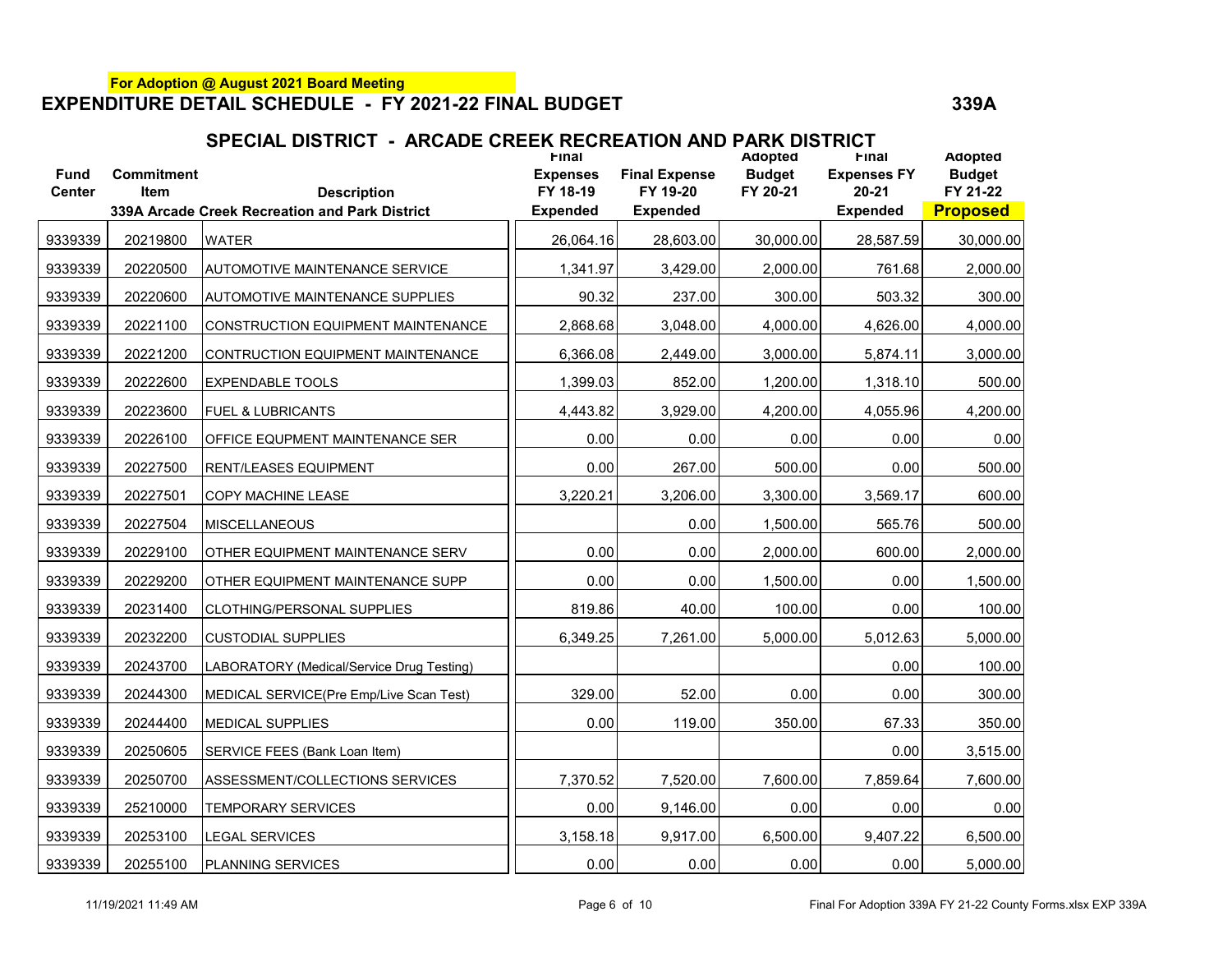| SPECIAL DISTRICT - ARCADE CREEK RECREATION AND PARK DISTRICT |  |
|--------------------------------------------------------------|--|
|                                                              |  |

| <b>Fund</b><br><b>Center</b> | <b>Commitment</b><br><b>Item</b> | <b>Description</b>                             | <b>Final</b><br><b>Expenses</b><br>FY 18-19 | <b>Final Expense</b><br>FY 19-20 | Adopted<br><b>Budget</b><br>FY 20-21 | <b>Final</b><br><b>Expenses FY</b><br>$20 - 21$ | Adopted<br><b>Budget</b><br>FY 21-22 |
|------------------------------|----------------------------------|------------------------------------------------|---------------------------------------------|----------------------------------|--------------------------------------|-------------------------------------------------|--------------------------------------|
|                              |                                  | 339A Arcade Creek Recreation and Park District | <b>Expended</b>                             | <b>Expended</b>                  |                                      | <b>Expended</b>                                 | <b>Proposed</b>                      |
| 9339339                      | 20257100                         | <b>SECURITY SERVICES</b>                       | 13,585.00                                   | 29,205.00                        | 23,725.00                            | 26,110.00                                       | 23,725.00                            |
| 9339339                      | 20258200                         | PUBLIC RELATIONS SERVICES                      | 300.64                                      | 311.00                           | 5,000.00                             | 2,651.33                                        | 5,000.00                             |
| 9339339                      | 20259100                         | OTHER PROFESSIONAL SERVICES                    | 9,417.48                                    | 19,453.00                        | 5,000.00                             | 4,798.94                                        | 0.00                                 |
| 9339339                      | 20281100                         | DATA PROCESSING SERVICES                       | 3,296.29                                    | 792.00                           | 3,000.00                             | 2,260.00                                        | 3,000.00                             |
| 9339339                      | 20281201                         | HARDWARE (Computer Items)                      | 0.00                                        | 0.00                             | 0.00                                 | 1,300.64                                        | 0.00                                 |
| 9339339                      | 20281210                         | PC LAP TOP PRINTER (Below F/A) Copier Purchase |                                             |                                  |                                      | 0.00                                            | 1,000.00                             |
| 9339339                      | 20281265                         | <b>APPLICATION SOFTWARE MAINT LICENSE</b>      | 3,131.57                                    | 2,870.00                         | 3,000.00                             | 3,360.46                                        | 3,000.00                             |
| 9339339                      | 20281304                         | SALES TAX ADJ-BOARD OF EQ                      |                                             |                                  |                                      | 0.00                                            |                                      |
| 9339339                      | 20281700                         | <b>ELECTION SERVICES</b>                       | 2,008.00                                    | $-108.00$                        | 12,000.00                            | 1,887.00                                        |                                      |
| 9339339                      | 20281900                         | <b>REGISTRATION SERVICES</b>                   | 0.00                                        | 0.00                             | 0.00                                 | 0.00                                            |                                      |
| 9339339                      | 20283102                         | <b>MILEAGE</b>                                 | 0.00                                        | 0.00                             | 1,500.00                             | 170.36                                          | 1,500.00                             |
| 9339339                      | 20285100                         | <b>RECREATIONAL SERVICES</b>                   | 18,683.31                                   | 17,785.00                        | 0.00                                 | 0.00                                            |                                      |
| 9339339                      | 20285200                         | <b>RECREATIONAL SUPPLIES</b>                   | 2,791.04                                    | 1,088.00                         | 2,000.00                             | 2,950.35                                        | 2,000.00                             |
| 9339339                      | 20285300                         | RECREATIONAL SUPPLIES (P-S)After School Prog   | 20,545.72                                   | 13,203.00                        | 0.00                                 | 0.00                                            |                                      |
| 9339339                      | 20289800                         | OTHER OPERATING EXPENSE - SUPPLIES             |                                             | 0.00                             | 1,500.00                             | 196.52                                          |                                      |
| 9339339                      | 20289900                         | OTHER OPERATING EXPENSE - SERVICE **           | 0.00                                        | 0.00                             | 1,000.00                             | 0.00                                            | 200.00                               |
| 9339339                      | 20291300                         | AUDITOR/CONTROLLER SERVICES                    | 5,495.00                                    | 5,495.00                         | 5,500.00                             | 5,495.00                                        | 11,000.00                            |
| 9339339                      | 20291500                         | COMPASS COSTS                                  | 919.45                                      | 919.00                           | 1,000.00                             | 987.83                                          | 1,000.00                             |
| 9339339                      | 20291700                         | GENERAL SERVICES ALARM SERVICES                | 1,434.52                                    | 1,321.00                         | 1,770.00                             | 1,766.52                                        | 1,900.00                             |
| 9339339                      | 20298700                         | <b>GS TELEPHONE SERVICES</b>                   | 3,793.21                                    | 3,783.00                         | 4,000.00                             | 3,597.77                                        | 4,000.00                             |
| 9339339                      | 20298701                         | <b>CELL PHONES</b>                             | 1,573.19                                    | 1,623.00                         | 800.00                               | 987.67                                          | 800.00                               |
| 9339339                      | 20299909                         | <b>EXPENDITURE REIMBURSEMENTS</b>              | 30,727.17                                   | 2,268.00                         | 12,500.00                            | 6,990.00                                        | 10,000.00                            |
|                              |                                  | Object 20                                      | 273,007.44                                  | 265,541.00                       | 271,083.00                           | 229,910.33                                      | 296,346.00                           |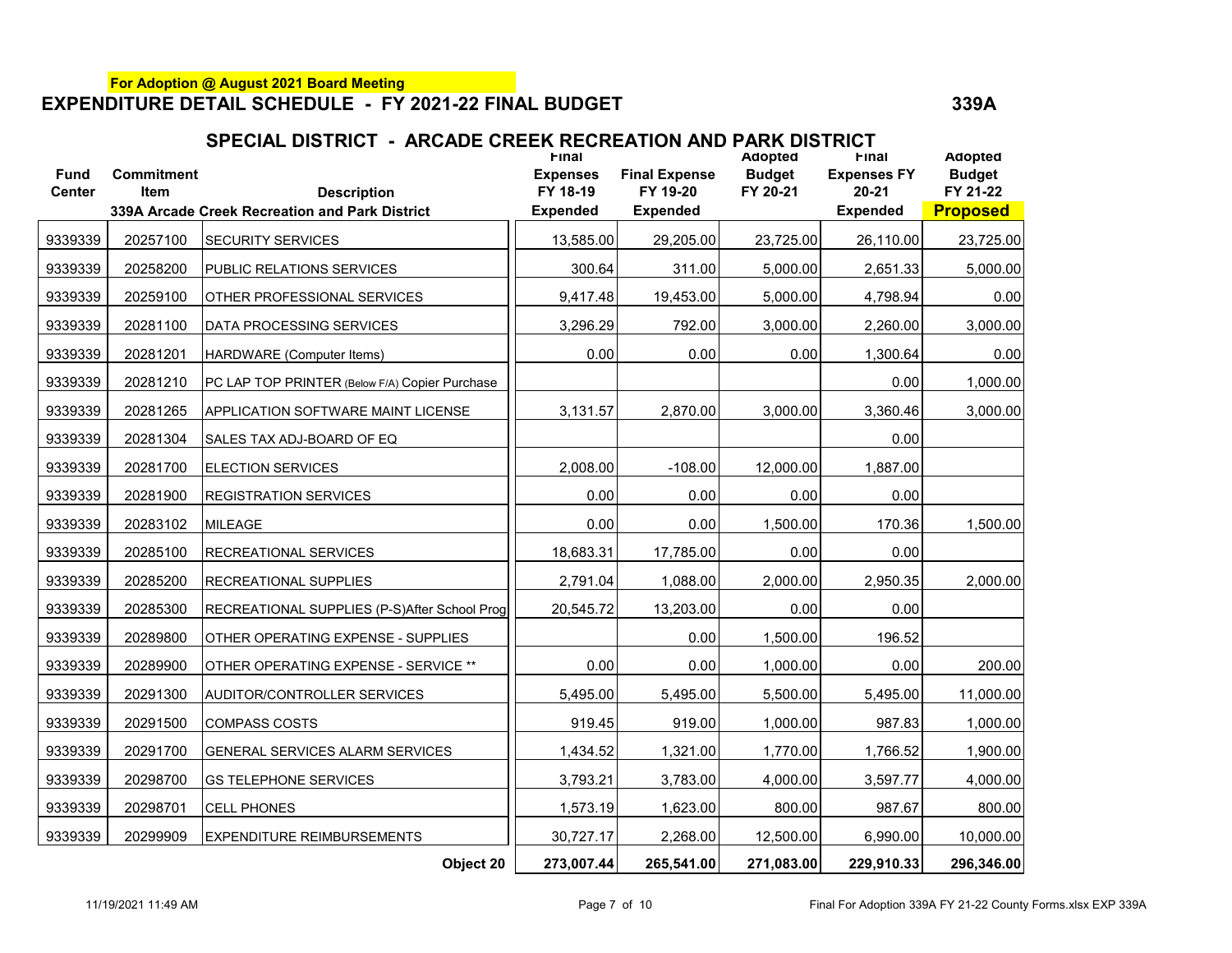| <b>Fund</b>   | <b>Commitment</b> |                                                |           | Final<br><b>Expenses</b> | <b>Final Expense</b> | Adopted<br><b>Budget</b> | Final<br><b>Expenses FY</b> | Adopted<br><b>Budget</b> |
|---------------|-------------------|------------------------------------------------|-----------|--------------------------|----------------------|--------------------------|-----------------------------|--------------------------|
| <b>Center</b> | <b>Item</b>       | <b>Description</b>                             |           | FY 18-19                 | FY 19-20             | FY 20-21                 | $20 - 21$                   | FY 21-22                 |
|               |                   | 339A Arcade Creek Recreation and Park District |           | <b>Expended</b>          | <b>Expended</b>      |                          | <b>Expended</b>             | <b>Proposed</b>          |
| 9339339       | 30321000          | <b>INTEREST EXPENSE</b>                        |           | 12,154.73                | 10,609.00            | 9,688.00                 | 9,687.89                    | 8,500.00                 |
| 9339339       | 30323000          | ILEASE OBLIGATION RETIREMENT                   |           | 25,600.00                | 26.700.00            | 27,900.00                | 27,900.00                   | 29,200.00                |
| 9339339       | 30345000          | TAX/LICENSES/ASSESSMENTS                       |           | 703.64                   | 704.00               | 704.00                   | 703.64                      | 704.00                   |
|               |                   |                                                | Object 30 | 38,458.37                | 38,013.00            | 38,292.00                | 38,291.53                   | 38,404.00                |
| 9339339       | 42420100          | <b>BUILDINGS</b>                               |           | 31,921.76                | 60,399.00            | 0.00                     | 0.00                        | 0.00                     |
| 9339339       | 42420110          | <b>LEASEHOLD IMPROVEMENTS</b>                  |           | 0.00                     | 0.00                 | 0.00                     | 0.00                        | 0.00                     |
| 9339339       | 42420200          | <b>ISTRUCTURES</b>                             |           | 0.00                     | 0.00                 | 0.00                     | 0.00                        | 0.00                     |
|               |                   |                                                | Object 42 | 31,921.76                | 60,399.00            | 0.00                     | 0.00                        | 0.00                     |
| 9339339       | 43430300          | Equipment SD (Commerical Mower)                |           |                          |                      |                          |                             | 50,000.00                |
|               |                   |                                                | Object 43 | 0.00                     | 0.00                 | 0.00                     | 0.00                        | 50,000.00                |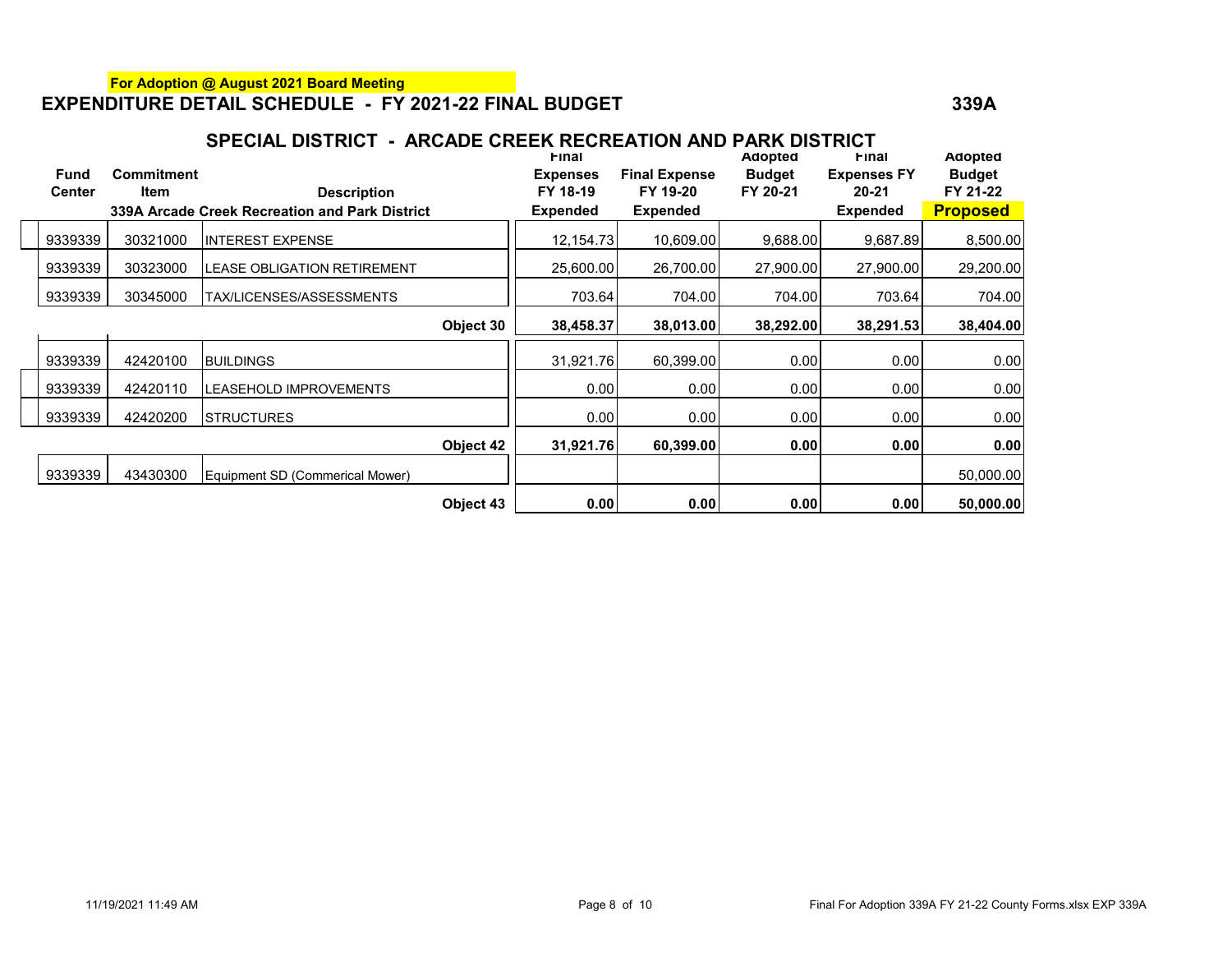| <b>Fund</b><br><b>Center</b> | <b>Commitment</b><br><b>Item</b> | м улре<br><b>Description</b><br>339A Arcade Creek Recreation and Park District | Final<br><b>Expenses</b><br>FY 18-19<br><b>Expended</b> | > **************<br><b>Final Expense</b><br>FY 19-20<br><b>Expended</b> | Adopted<br><b>Budget</b><br>FY 20-21 | Final<br><b>Expenses FY</b><br>$20 - 21$<br><b>Expended</b> | <b>Adopted</b><br><b>Budget</b><br>FY 21-22<br><b>Proposed</b> |
|------------------------------|----------------------------------|--------------------------------------------------------------------------------|---------------------------------------------------------|-------------------------------------------------------------------------|--------------------------------------|-------------------------------------------------------------|----------------------------------------------------------------|
| 9339339                      | 45450300                         | IINFRASTRUCTURE-SD-NON-RECON                                                   | 0.00                                                    |                                                                         | 0.00                                 | 0.00                                                        | 0.00                                                           |
|                              |                                  | Object 45                                                                      | 0.00                                                    |                                                                         | 0.00                                 | 0.00                                                        | 0.00                                                           |
| 9349339                      | 46460300                         | OTHER INTANGIBLE ASSET-SPEC DIST                                               | 0.00                                                    |                                                                         | 0.00                                 | 0.00                                                        | 0.00                                                           |
|                              |                                  | Object 46                                                                      | 0.00                                                    |                                                                         | 0.00                                 | 0.00                                                        | 0.00                                                           |
|                              |                                  | Objects 42 - 43 - 45 - 46                                                      | 31,921.76                                               | 60,399.00                                                               | 0.00                                 | 0.00                                                        | 50,000.00                                                      |
| 9339339                      | 79790100                         | CONTINGENCY APPR                                                               | 38,000.00                                               |                                                                         | 31,033.00                            |                                                             | 122,411.00                                                     |
|                              |                                  | Object 79                                                                      | 38,000.00                                               | 0.00                                                                    | 31,033.00                            | 0.00                                                        | 122,411.00                                                     |
|                              |                                  | <b>Reserve Fund Balance Increase</b>                                           | 0.00                                                    | 0.00                                                                    | 0.00                                 | 0.00                                                        | 0.00                                                           |
|                              |                                  | <b>FUND CENTER 9339339 total expenditures</b>                                  | 832,939.18                                              | 807,735.00                                                              | 912,600.00                           | 816,515.02                                                  | 827,970.00                                                     |